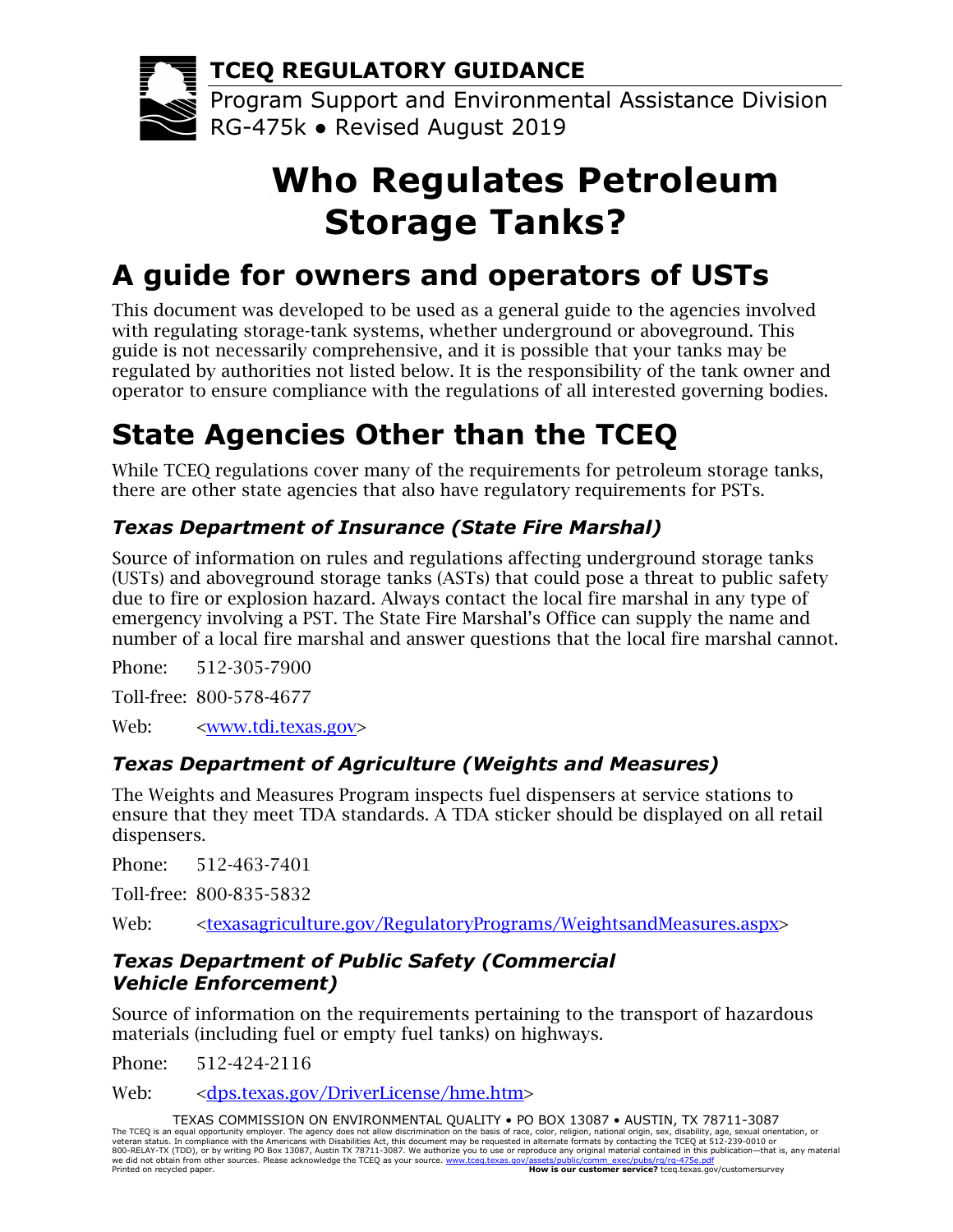## *8BTexas General Land Office (Oil Spill Division)*

The GLO has jurisdiction over any AST or UST that could cause spills that could reach coastal waters.

Toll-free: 800-998-4456

Web:  $\langle$ [www.glo.texas.gov/coast/oil-spill/overview>](http://www.glo.texas.gov/coast/oil-spill/overview)

## *9BTexas Railroad Commission (Oil and Gas Division)*

The Railroad Commission regulates tanks associated with the exploration, development, or production of oil, gas, or geothermal resources and exempt from regulation by the TCEQ.

Phone: 512-463-7288

Web: <[www.rrc.state.tx.us/](http://www.rrc.state.tx.us/)>

#### *Texas State Comptroller of Public Accounts (Fiscal Management Division)*

Source of information on the collection by bulk facility operators of the fuel surcharge destined for the Petroleum Storage Tank Remediation Fund.

Toll-free: 800-252-1383

Web:  $\langle$ <https://fmx.cpa.state.tx.us/fm/>>

## *2B***Other Regulators within the TCEQ**

### *1BEdwards Aquifer Authority*

Regulates USTs and ASTs that could pose a threat to the Edwards Aquifer.

Phone: 210-222-2204

Toll-free: 800-292-1047

Web:  $\langle$ [www.edwardsaquifer.org](http://www.edwardsaquifer.org/)>

You may be subject to additional TCEQ rules if your UST or AST system is located above or near the Edwards or the Trinity aquifer. Rules concerning the Edwards Aquifer can be found in Title 30, Texas Administrative Code, Chapter 213; the Trinity Aquifer, Chapter 214. Penalties may be enhanced for those not in compliance with those rules. For more information, contact the TCEQ Austin Region office at 512-239- 2929 or the San Antonio Region office at 210-490-3096.

### *Tier II Chemical Reporting Program*

Effective Sept. 1, 2015, the Tier II Chemical Reporting Program moved to the TCEQ from the Department of State Health Services. Any facility required under regulations of the Occupational Safety and Health Administration (OSHA) to maintain MSDSs or SDSs for hazardous chemicals stored or used in the work place with amounts that equal or exceed the following thresholds must report:

• Extremely hazardous substances (Title 40, Code of Federal Regulations, Part 335, Appendixes A and B), either 500 pounds or the threshold-planning quantity, whichever is lower.